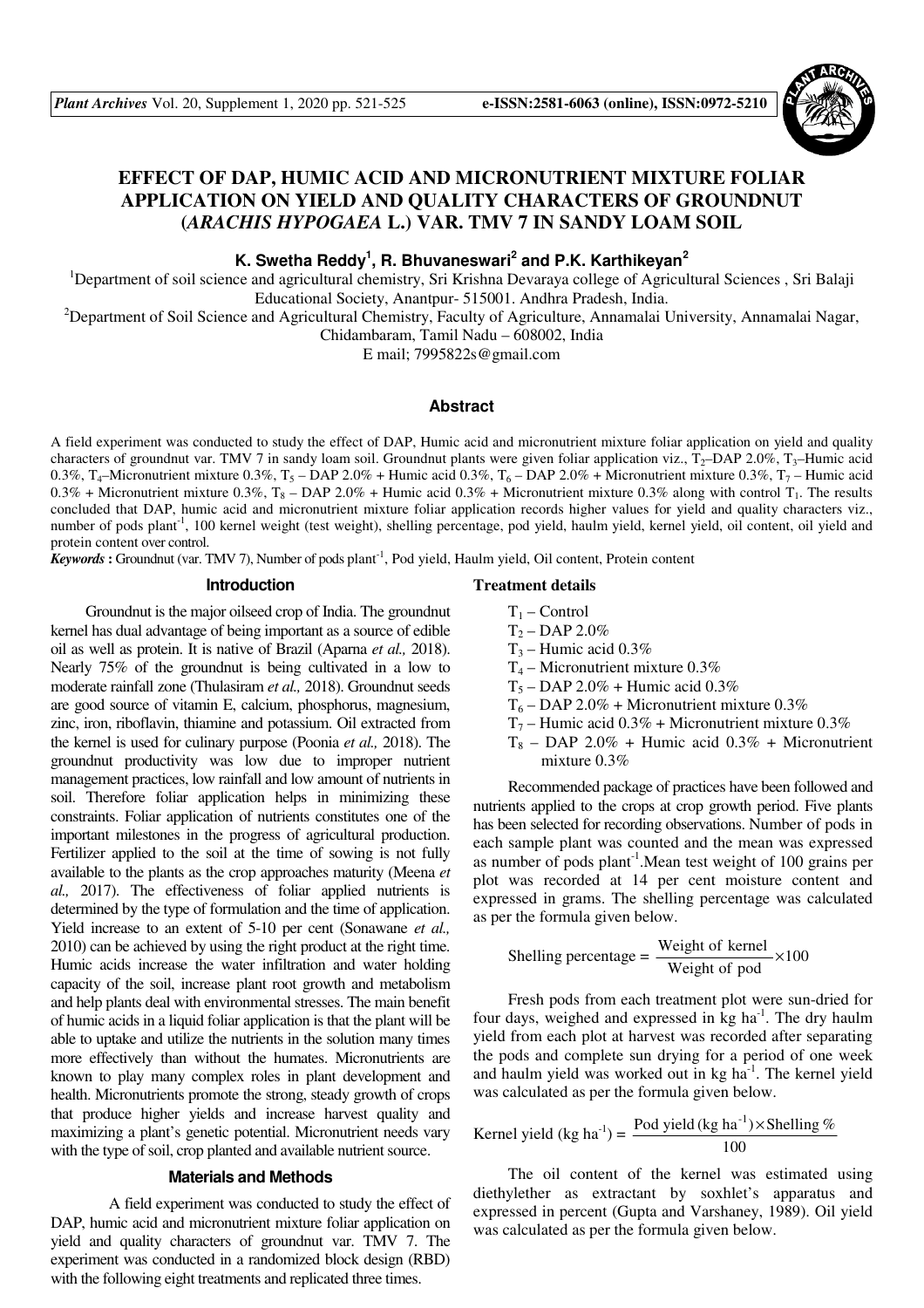Effect of dap, humic acid and micronutrient mixture foliar application on yield and quality characters of groundnut (Arachis hypogaea L.) var. TMV 7 in sandy loam soil

Oil yield (kg ha<sup>-1</sup>) = 
$$
\frac{\text{Oil content } (\%)}{100} \times \text{Kernel yield (kg ha-1)}
$$

Nitrogen content of kernel was estimated as per the procedure outlined in micro Kjeldahl method and the crude protein content of kernel was calculated by multiplying the percent nitrogen content of kernel with 6.25 (Piper, 1966). The data collection was analysed statistically which was given by Gomez and Gomez (1984).

## **Results**

The effect of DAP, humic acid and micronutrient mixture foliar application has significantly influenced the yield and quality characters and the results are furnished below.

Number of podsplant<sup>-1</sup>, 100 kernel weight and shelling percentage

At harvest stage, the number of pods  $plant<sup>-1</sup>$  was significantly increased with the foliar application of HA. There was a significant increase in number of pods  $plant<sup>-1</sup> with$ the combined application of DAP  $\omega$  2.0% + HA  $\omega$  0.3% + Mm @ 0.3%. The control recorded the minimum number of pods plant<sup>-1</sup>. The maximum number of pods plant<sup>-1</sup> was recorded in the treatment T<sub>8</sub>, which received DAP  $@$  2.0% + HA @ 0.3% + Mm @ 0.3% (23.00) succeeded by the treatments  $T_5 > T_7 > T_3$  on par with  $T_6 > T_2 > T_4$  recorded 21.95, 20.95, 19.98, 19.86, 18.81 and 17.66 respectively. The minimum number of pods plant<sup>-1</sup> recorded in control,  $T_1$ (16.30). The foliar application of humic acid along with DAP and micronutrients did not showed any significant difference on 100 kernel weight and shelling percentage. However, the highest 100 kernel weight was noticed in the treatment  $T_8$  (DAP @ 2.0% + HA @ 0.3% +Mm @ 0.3%) recorded 72.80 g, this was followed by  $T_5$ >  $T_7$ >  $T_3$ >  $T_6$ >  $T_2$ >  $T_4$  and the lowest 100 kernel weight was (68.30 g) recorded in Control  $(T_1)$ . The maximum shelling percentage was noticed in the treatment  $T_8(DAP \tQ 2.0\% + HA$  $\omega$  0.3% + Mm  $\omega$  0.3%) recorded 72.20%, this was followed by the treatment  $T_5$  (DAP @ 2.0% + HA @ 0.3%) recorded 71.79% and the minimum shelling percentage was noticed in control (69.60%).

#### **Pod, haulm and kernel yield**

Pod, haulm and kernel yield were significantly influenced with the foliar application of HA along with DAP and Mm. There was a significant increase in pod, haulm and kernel yield with the combined application of DAP  $\omega$  2.0% + HA @ 0.3% + Mm @ 0.3%. The control recorded the lowest yield. The treatment,  $T_8$  which received the combined foliar spray of DAP @ 2.0% + HA @ 0.3% + Mm @ 0.3% twice at FS and PFS, registered the highest pod yield  $(2126 \text{ kg } \text{ha}^{-1})$ followed by T<sub>5</sub> (1962 kg ha<sup>-1</sup>) > T<sub>7</sub> (1807 kg ha<sup>-1</sup>) > T<sub>3</sub> (1656 kg ha<sup>-1</sup>) > T<sub>6</sub> (1638 kg ha<sup>-1</sup>) > T<sub>2</sub> (1474 kg ha<sup>-1</sup>) > T<sub>4</sub> (1296 kg  $ha^{-1}$ ) and the lowest pod yield was noticed in the treatment  $T_1$  $(1085 \text{ kg} \text{ ha}^{-1})$ . The highest haulm yield was found in the treatment T<sub>8</sub>, which received DAP @ 2.0% + HA @ 0.3% + Mm  $@$  0.3% (3425 kg ha<sup>-1</sup>) which was subsequently followed by T<sub>5</sub> (3161 kg ha<sup>-1</sup>), T<sub>7</sub> (2912 kg ha<sup>-1</sup>), T<sub>3</sub> (2667 kg ha<sup>-1</sup>), T<sub>6</sub> (2639 kg ha<sup>-1</sup>), T<sub>2</sub> (2375 kg ha<sup>-1</sup>) and T<sub>4</sub> (2088 kg ha<sup>-1</sup>). The lowest haulm yield was recorded in the treatment  $T_1$  (1748 kg ha<sup>-1</sup>). Among the various treatments,  $T_8$  which received DAP @ 2.0% + HA @ 0.3% +Mm @ 0.3% noticed highest kernel yield (1534 kg ha<sup>-1</sup>) next to this,  $T_5$  (1408 kg ha<sup>-1</sup>), followed by  $T_7$  (1290 kg ha<sup>-1</sup>),  $T_3$  (1176 kg ha<sup>-1</sup>),  $T_6$  (1162 kg ha<sup>-1</sup>),  $T_2$  (1046 kg ha<sup>-1</sup>),  $T_4$  (908 kg ha<sup>-1</sup>) and the lowest kernel yield (755 kg ha<sup>-1</sup>) was recorded in the treatment  $T_1$ (control).

#### **Oil content, oil yield and protein content**

There was no significant effect of the treatments on oil and protein content of groundnut, foliar application of humic acid along with DAP and micronutrients did not showed any significant difference on oil content and protein content. However, the highest oil content was noticed in the treatment  $T_8$  (DAP @ 2.0% + HA @ 0.3% + Mm @ 0.3%) recorded 48.30%, subsequently followed by  $T_5$ >  $T_7$ >  $T_3$ >  $T_6$ >  $T_2$ >  $T_4$ and the lowest oil content was (45.90%) recorded in Control  $(T_1)$ . Among the various treatments,  $T_8$  which received combined foliar application of DAP  $\omega$  2.0% + HA  $\omega$  0.3% + Mm @ 0.3% twice at flowering and peg formation stage, registered highest oil yield  $(740.92 \text{ kg ha}^{-1})$ , followed by the treatments  $T_5$  (DAP @ 2.0% + HA @ 0.3%) recorded 674.71 kg ha<sup>-1</sup>,  $T_7$ 

(HA @ 0.3%+ Mm @ 0.3%)noticed 613.65 kg ha<sup>-1</sup>, T<sub>3</sub> (HA @ 0.3%) registered 555.30 kg ha<sup>-1</sup>, T<sub>6</sub> (DAP @ 2.0% + Mm @ 0.3%) recorded 548.23 kg ha<sup>-1</sup>,  $T_2$  (DAP @ 2.0%) recorded 486.72 kg ha<sup>-1</sup> and T<sub>4</sub> (Mm @ 0.3%) which recorded 421.22 kg ha $^{-1}$  of oil yield and the lowest oil yield was 346.54 kg ha $^{-1}$ <sup>1</sup>, recorded in the treatment  $T_1$  (control). The highest protein content was noticed in the treatment  $T_8$  (DAP @ 2.0% + HA  $\omega$  0.3% + Mm  $\omega$  0.3%) recorded 22.48%, this was followed by the treatment  $T_5$  (DAP @ 2.0% + HA @ 0.3%) recorded 22.06% and the lowest protein content was noticed in  $T_1$ (19.80%).

#### **Discussion**

The impact of the DAP, humic acid and micronutrient mixture foliar application on yield and quality characters of groundnut was discussed here as follows.

## **Number of pods plant-1, 100 kernel weight and shelling percentage**

Application of HA @ 0.3% significantly increased the yield attributes and yield of groundnut. This increase in number of pods  $plant^{-1}$  and 100 kernel weight could be explained on the fact that the application of recommended dose of mineral fertilizers and humic acid foliar spray increased the uptake of nutrients by plants and consequently increased growth rate. The beneficial interaction effects of those fertilizers could be attributed to the enhancing of easily nutrients release into soil solution and to encourage their penetration through plant roots, as well as to develop antagonistic impacts towards pests and plant diseases (Ho and Hwan, 2000). In this concern, Salwa *et al.* (2010) recorded that humic acid helps to increase chlorophyll concentration in sesame plant which leading to higher degree of photosynthesis. This makes crops much green and leads to more accumulation to dry matter and subsequently increase the crop yield. Similar conclusion was also suggested by Nasef (2010) and Borhamy (2005). Foliar application of humic acid significantly increased the shelling percentage. It has been speculated that an increase in shelling percentage of groundnut might be due to that humic substances might have various biochemical effects either at cell wall, membrane level at in the cytoplasm which inturn result into enhanced photosynthesis. These results corroborate the findings of Rajpar *et al.* (2011) in mustard, El-Hak *et al.* (2012) in pea and Bakry *et al.* (2014) in flax. Application of DAP @ 2.0% had positive increase in yield attributes of groundnut. This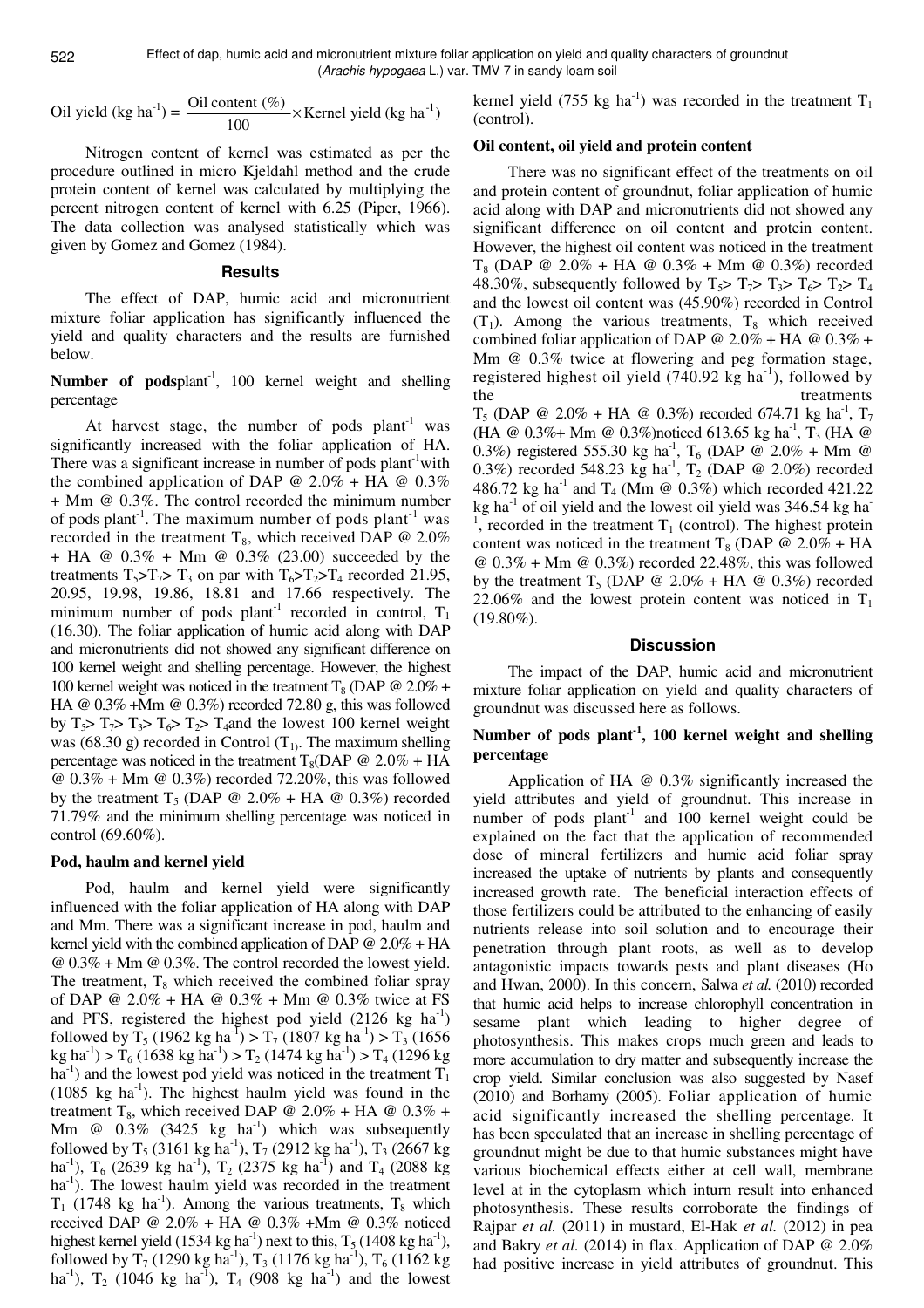could be attributed to increased translocation of photosynthates from leaves and stem to developing pods resulted in matured pods and bolder seeds. It was also evident from the data on leaf area duration that these foliar feedings treatments maintains leaf area for longer duration resulting in extended period of photosynthates translocation to developing seeds and hence recorded bolder seeds. Similar differences with respect to yield components were also reported earlier by Subrahmaniyan *et al.* (2000) and Chandrasekaran (2004). The increased yield attributes with the foliar feeding of micronutrients @ 0.3% was due to the fact that, improvement in photosynthesis and carbohydrate metabolism resulting into greater formation of photosynthetic and metabolites in source and later on translocated in the newly formed sinks which ultimately increased the yield parameters. These results are in agreement with the findings of Shivakumar and Kumutha (2003).

## **Pod, haulm and kernel yield**

The pod haulm, yield were increased by 49% each and kernel yield by 56% with the foliar application of HA along with Mm and DAP over control. Foliar application of HA had a tremendous effect on yield of groundnut. The increase in pod, haulm and kernel yield was attributed to that, HA amplified permeability of cell membrane and thereby facilitated the enhance of potassium into the cell which accordingly raises the pressure inside the cell and cell division. On the other hand, increasing energy inside the cells would lead to chlorophyll production and photosynthesis rate increase. Then, the growth process is accelerated nitrogen absorption into the cells is intensified nitrate production is diminished and finally the production is improved (Giasuddin *et al.,* 2007). Moraditochaee (2012) in his experiment on peanut, obtained similar grain yield results in the presence of humic acid. DAP has a compelling effect on yield of groundnut crop. Foliar feeding of DAP @ 2.0% had significantly increased the pod, haulm and kernel yield. The pod yield is an end product, which obviously depends upon the total dry matter production at different stages of crop growth and its partitioning into reproductive parts for higher production. The improvement in the DMP may be due to the assimilation of nutrients supplied through the foliar application meeting the required nutrients demand of the crop during flowering period of groundnut. Foliar application resulted in greater absorption, assimilation and translocation of nutrients for increased photosynthesis. Increased production of dry matter and its efficient translocation to the economic parts ultimately reflected on the final yield. The

role of foliar application of nutrients on physiology of crop plants is well established. Therefore, better availability and uptake of nutrients could be assigned as the proper reason for significant increase in dry matter production and its accumulation with foliar spray treatments (Shivakumar Malladada, 2005; Dalei *et al.,* 2014). The yield increase of groundnut due to micronutrients application is attributed to that, activation of various enzymes and increased basic metabolic rate in plants, facilitated the synthesis of nucleic acids and harmones, which inturn enhanced the yield due to greater availability of nutrients and photosynthates. These results are in agreement with those of Helpyati (2001) and Sumangala (2003).

#### **Quality characters**

It is more vivid that addition of HA improved quality parameters *viz.,* oil content, oil yield and protein content of groundnut crop. The oil yield increased by 53% with the combined foliar application of  $DAP + HA + Mm$  over control. The combine application of HA and Mm showed significant effect on quality parameters of groundnut. This increase can be attributed to chelate property of elements such as Na, K, Mg, Ca, Zn, Fe, Cu and other elements which compensates nutrient deficiency and as a result promotes quality and production (Verlinden *et al.,* 2009). Many researchers have claimed the oil and protein content increase in the presence of humic acid and micronutrients. Humic acid increased the protein content by improving the absorption of macro and micronutrients (Eneji *et al.,* 2013; Bahrani, 2015). Foliar application of DAP had significantly increased the quality parameters of groundnut. This might be due to the increased availability and use of phosphorus, it was a major constituent of fatty acids, higher accumulation of phosphorus might have resulted in higher kernel oil content. The results of present investigation are in conformity with the findings of Krishnappa *et al.* (1994).

#### **Conclusion**

The present study concludes that impact of DAP @  $2.0\% + HA \tQ 0.3\% + Mm \tQ 0.3\%$  foliar application was the best treatment by observing the highest yield and quality characters of groundnut. This increase was due to the improvement in photosynthesis and carbohydrate metabolism, micronutrients application is attributed to that, activation of various enzymes and increased basic metabolic rate and higher accumulation of phosphorus. Hence, the foliar application of DAP @ 2.0% + HA @  $0.3\%$  + Mm @ 0.3% recommended for higher yield and quality characters in groundnut crop.

**Table 1 :** Effect of DAP, humic acid and micronutrient mixture foliar application on number of pods plant<sup>-1</sup>, 100 kernel weight and shelling percentage of groundnut var. TMV 7

| <b>Treatments</b>                          | Pods plant <sup>-1</sup> | 100 Kernel<br>weight $(g)$ | <b>Shelling</b><br>percentage<br>$(\%)$ |
|--------------------------------------------|--------------------------|----------------------------|-----------------------------------------|
| $T_1$ – Control                            | 16.30                    | 68.30                      | 69.60                                   |
| $T_2 - DAP \otimes 2.0\%$                  | 18.81                    | 69.98                      | 70.57                                   |
| $T_3 - HA \otimes 0.3\%$                   | 19.98                    | 70.77                      | 71.03                                   |
| $T_4 - Mm \; \textcircled{a} \; 0.3\%$     | 17.66                    | 69.21                      | 70.13                                   |
| $T_5 - DAP \t{0} 2.0\% + HA \t{0} 0.3\%$   | 21.95                    | 72.09                      | 71.79                                   |
| $T_6$ – DAP @ 2.0% + Mm @ 0.3%             | 19.86                    | 70.69                      | 70.98                                   |
| $T_7$ – HA @ 0.3% + Mm @ 0.3%              | 20.95                    | 71.42                      | 71.41                                   |
| $T_8$ – DAP @ 2.0% + HA @ 0.3% + Mm @ 0.3% | 23.00                    | 72.80                      | 72.20                                   |
| <b>SED</b>                                 | 0.34                     | 0.23                       | 0.13                                    |
| CD(0.05)                                   | 0.72                     | <b>NS</b>                  | <b>NS</b>                               |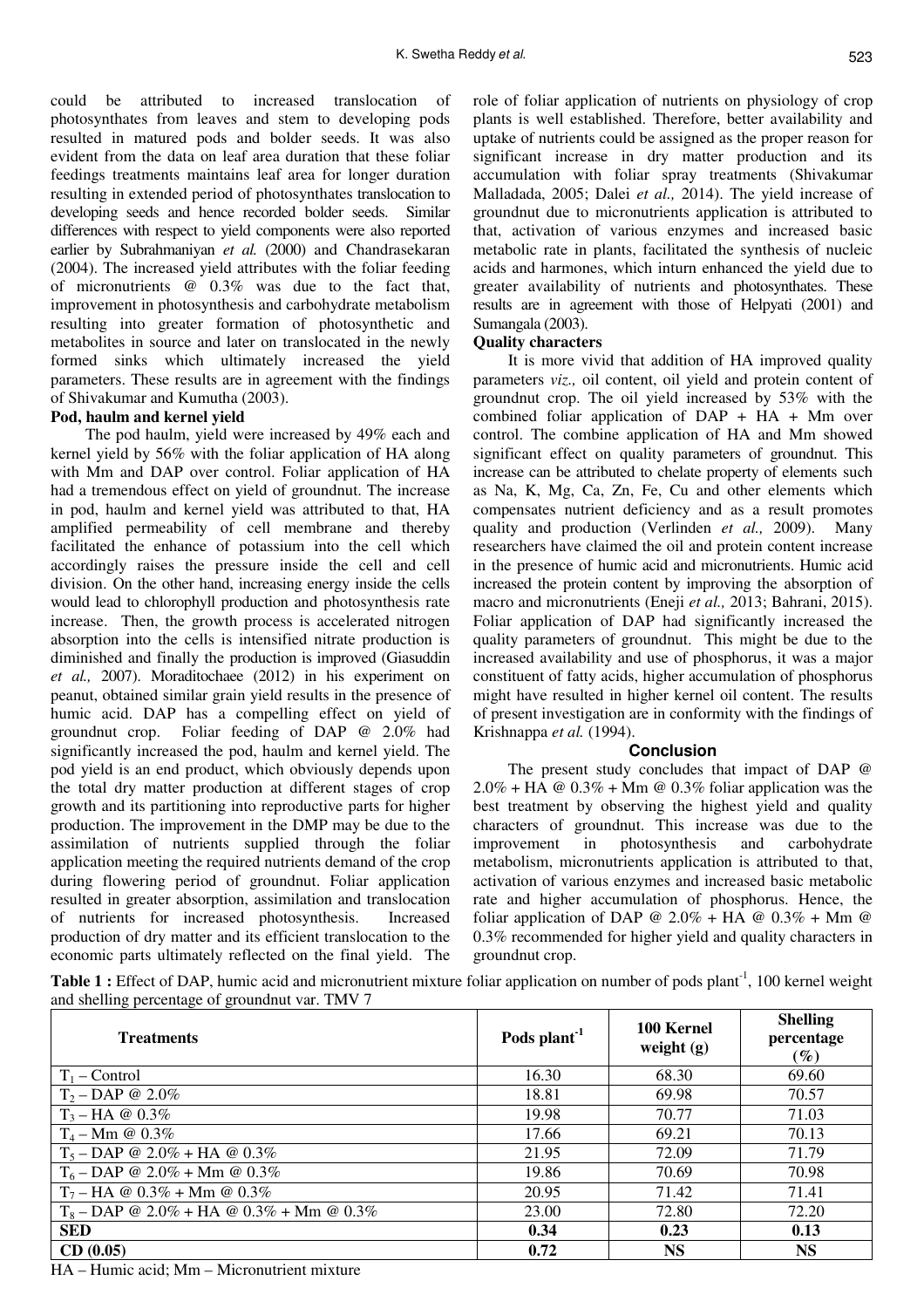**Table 2 :** Effect of DAP, humic acid and micronutrient mixture foliar application on pod, haulm and kernel yield of groundnut var. TMV 7

| <b>Treatments</b>                          | Pod yield<br>$(kg ha-1)$ | Haulm yield<br>$(kg ha-1)$ | <b>Kernel</b> yield<br>$(kg ha-1)$ |
|--------------------------------------------|--------------------------|----------------------------|------------------------------------|
| $T_1$ – Control                            | 1085                     | 1748                       | 755                                |
| $T_2 - DAP \otimes 2.0\%$                  | 1474                     | 2375                       | 1040                               |
| $T_3 - HA \otimes 0.3\%$                   | 1656                     | 2667                       | 1176                               |
| $T_4 - Mm \; \textcircled{a} \; 0.3\%$     | 1296                     | 2088                       | 908                                |
| $T_5 - DAP \t{0} 2.0\% + HA \t{0} 0.3\%$   | 1962                     | 3161                       | 1408                               |
| $T_6 - DAP \t Q 2.0\% + Mm \t Q 0.3\%$     | 1638                     | 2639                       | 1162                               |
| $T_7 - HA \tQ$ 0.3% + Mm $\tQ$ 0.3%        | 1807                     | 2912                       | 1290                               |
| $T_8$ – DAP @ 2.0% + HA @ 0.3% + Mm @ 0.3% | 2126                     | 3425                       | 1534                               |
| <b>SED</b>                                 | 53.11                    | 85.56                      | 39.74                              |
| CD(0.05)                                   | 111.54                   | 179.68                     | 83.46                              |

HA – Humic acid; Mm – Micronutrient mixture

**Table 3 :** Effect of DAP, humic acid and micronutrient mixture foliar application on oil content, oil yield and protein content of groundnut var. TMV 7

| <b>Treatments</b>                          | Oil content | Oil yield   | <b>Protein content</b> |
|--------------------------------------------|-------------|-------------|------------------------|
|                                            | $(\%)$      | $(kg ha-1)$ | $\left(\%\right)$      |
| $T_1$ – Control                            | 45.90       | 346.54      | 19.80                  |
| $T_2 - DAP \t Q \t 2.0\%$                  | 46.80       | 486.72      | 20.80                  |
| $T_3 - HA \otimes 0.3\%$                   | 47.22       | 555.30      | 21.27                  |
| $T_4 - Mm \; \textcircled{a} \; 0.3\%$     | 46.39       | 421.22      | 20.34                  |
| $T_5 - DAP \t{0} 2.0\% + HA \t{0} 0.3\%$   | 47.92       | 674.71      | 22.06                  |
| $T_6$ – DAP @ 2.0% + Mm @ 0.3%             | 47.18       | 548.23      | 21.22                  |
| $T_7 - HA \tQ$ 0.3% + Mm $\tQ$ 0.3%        | 47.57       | 613.65      | 21.66                  |
| $T_8$ – DAP @ 2.0% + HA @ 0.3% + Mm @ 0.3% | 48.30       | 740.90      | 22.48                  |
| <b>SED</b>                                 | 0.12        | 20.12       | 0.14                   |
| CD(0.05)                                   | <b>NS</b>   | 42.25       | <b>NS</b>              |

HA – Humic acid; Mm – Micronutrient mixture

## **References**

- Aparna, P.; Shanthi, M.P.; Reddy, D.M. and Latha, P. (2018). Estimation of genetic parameters in groundnut (*Arachis hypogaea* L.) for yield and it's contributing characters under inorganic fertilizer managements. Int. J. Curr. Microbiol. Appl. Sci., 7(4): 1559-1565.
- Bahrani, A. (2015). Effect of some micro and macro nutrients on seed yield and oil content of rapeseed (*Brassica napus* L.). Int. J. Chem. Environ. Biol. Sci., 3(1): 71-74.
- Bakry, A.B.; Taha, M.H.; Abdelgawad, Z.A. and Abdallah, M.M.S. (2014). The role of humic acid on growth, chemical constituents and yield quantity of three flax cultivars grown under saline soil conditions. Agric. Sci., 5: 1566-1575.
- Borhamy, S.H.E.I. (2005). Effect of gypsum and mineral fertilizers on yield and nutrients concentration of peanut and wheat grown on sandy soil. Egypt J. Appl. Sci., 20(2): 328-339.
- Chandrasekaran (2004). Effect of foliar application of DAP and ZnSO<sub>4</sub> on growth and productivity of groundnut. Int. J. Agric. Sci., 4(2): 548-550.
- Dalei, B.B.; Kheroar, S.; Mohapatra, P.M.; Panda, S. and Deshmukh, M.R. (2014). Effect of foliar sprays on seed yield and economics of niger (*Guizotia abyssinica* L.). J. Agri. Sci.,6(6): 143-147.
- El-Hak, S.H.G.; Ahmed, A.M. and Moustafa, Y.M.M. (2012). Effect of foliar application with two antioxidants and humic acid on growth, yield and yield components of

peas (*Pisum sativum* L.). J. Horti. Sci. Ornamental Plants, 4(3): 318-328.

- Eneji, A.E.; Islam, R.; An, P. and Amalu, U.C. (2013). Nitrate retention and physiological adjustment of maize to soil amendment with super absorbent polymers. J . Cleaner Prod., 52: 478-480.
- Giasuddin, A.B.; Kanel, M.S. and Choi, H. (2007). Adsorption of humic acid onto nanoscale zerovalent iron and its effect on arsenic removal. Environ. Sci. Technol., 41(6): 2022-2027.
- Gomez, K.A. and Gomez, A.A. (1984). Statistical procedures for agricultural research (Ed.) A Willey Inter Science Publication, New York, USA.
- Gupta, A.K. and Varshaney, M.L. (1989). Practical manual for agricultural chemistry. Part II, I Ed. Kalyani Publishers, New Delhi, 35-37.
- Helpyati, A.S. (2001). Effect of moisture regimes and zinc levels on the growth and yields of summer groundnut. Karnataka J. Agric. Sci., 14(2): 451-453.
- Ho, H.O. and Hwan, J.K. (2000). The study on the plant growth hormones; in EM technology and nature farming. Sixth Inter. Conf., held in Kyusei, Pretoria, South Africa, 15-21.
- Krishnappa, M.; Srinivas, C.N. and Santhy, P. (1994). Effect of macro and micronutrients on growth and yield in groundnut. Curr. Res., 23(1-2): 7-9.
- Meena, D.; Bhushan, C.; Shukla, A.; Chaudhary, S. and Meena, S.S. 2017. Effect of foliar application of nutrients on biological yield and economics urdbean